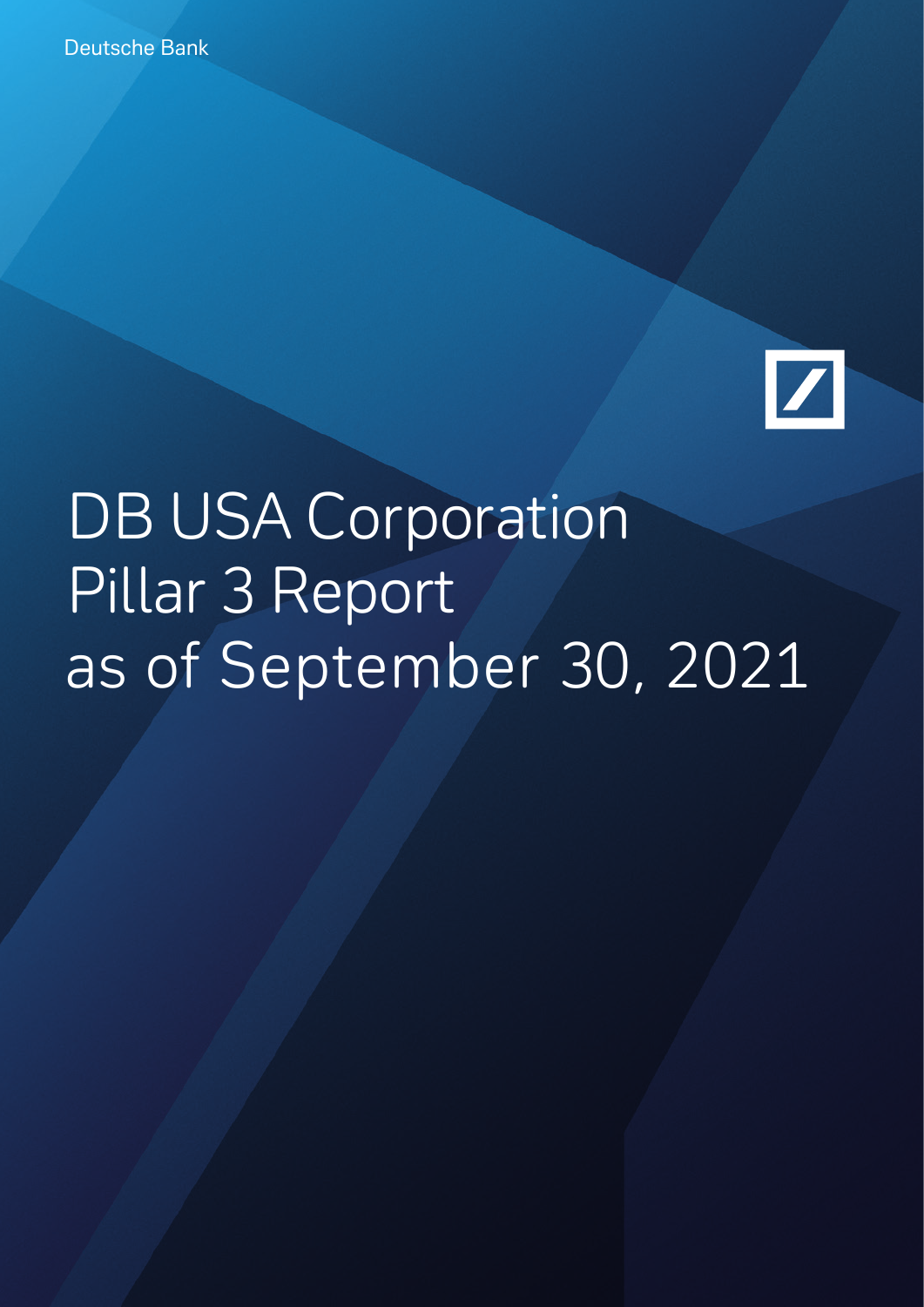#### **Contents**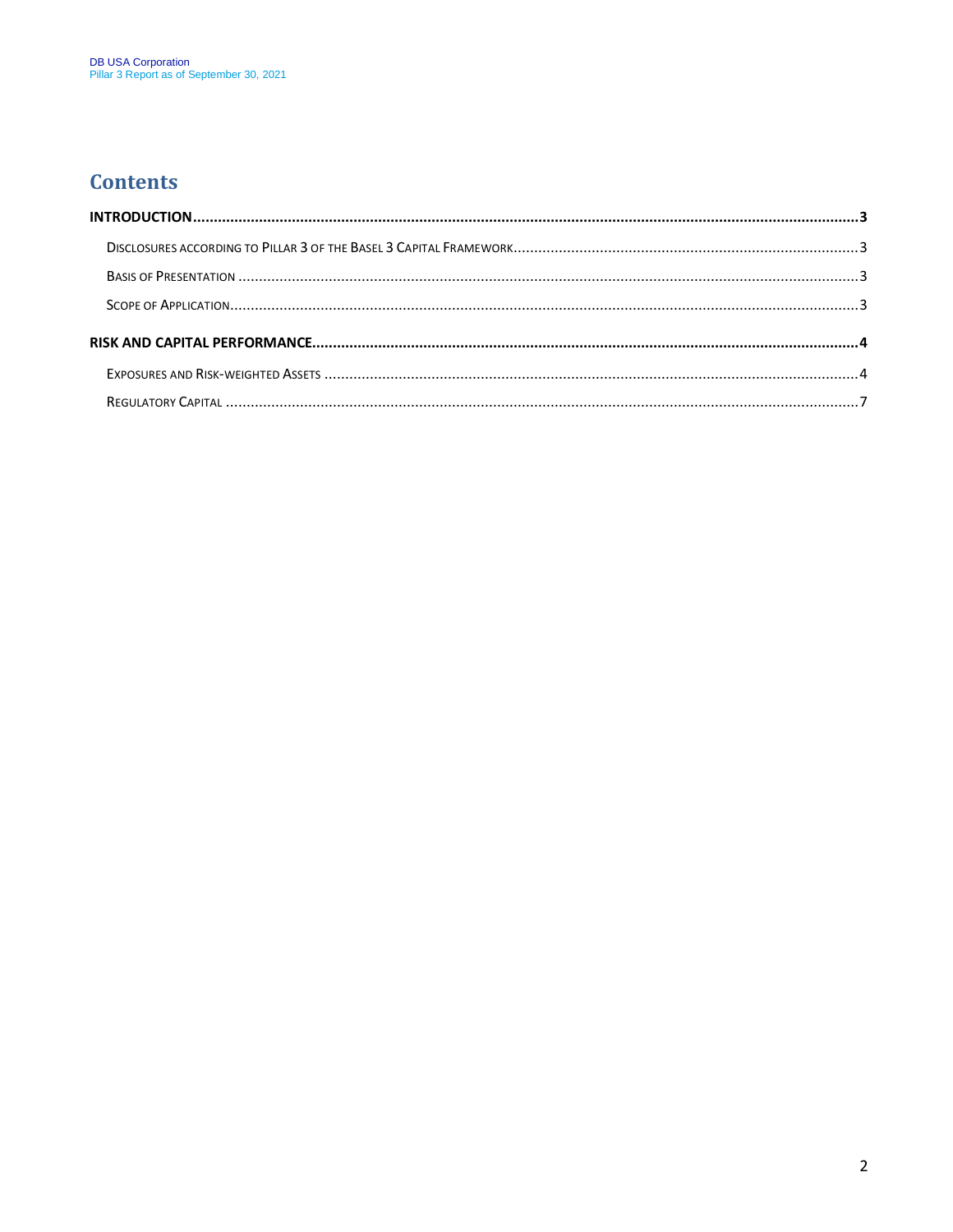## Introduction

## Disclosures according to Pillar 3 of the Basel 3 Capital Framework

The purpose of this Report is to provide Pillar 3 disclosures for DB USA Corporation ("DB USA Corp") as required by the regulatory framework for capital & liquidity, established by the Basel Committee on Banking Supervision, also known as Basel 3. Per regulation it is not required to have Pillar 3 disclosures audited. As such the information provided in this Pillar 3 Report is unaudited.

#### Basis of Presentation

DB USA Corp Pillar 3 Report has been prepared in accordance with U.S. Generally Accepted Accounting Principles ("U.S. GAAP"), while Regulatory Capital and Risk Weighted Assets ("RWA") calculations are based on U.S. Basel 3 Standardized Approach ("U.S. Basel 3") capital rules. In this regard RWA, Regulatory Capital and associated disclosures are based on U.S. regulatory reporting requirements as defined by the Federal Reserve Bank FR Y-9C Consolidated Financial Statements for Bank Holding Companies ("FR Y-9C") and in conjunction with U.S. Basel 3 rules. Quantitative Pillar 3 disclosures, in the Pillar 3 Report follow the classification and segmentation required by the FR Y-9C reporting requirements and U.S. Basel 3 guidelines. Where appropriate, we have introduced and modified disclosure tables required by the European Banking Authority ("EBA"), in order to present information consistent with the reporting made in the FR Y-9C and the DB USA Corp audited financial statements, also prepared on a U.S. GAAP basis.

#### Scope of Application

DB USA Corp is the US Intermediate Holding Company ("IHC") of Deutsche Bank AG ("DB Group") that is implemented pursuant to Regulation YY: Enhanced Prudential Standards for Bank Holding Companies and Foreign Banking Organizations, codified in 12 C.F.R. Part 252, and, in particular, Subpart O - Enhanced Prudential Standards for Foreign Banking Organizations with Total Consolidated Assets of \$100 Billion or More and Combined U.S. Assets of \$100 Billion or More" (the "FBO EPS Rule"). The FBO EPS Rule requires that a foreign banking organization ("FBO") having combined US assets of \$100 billion or more and US non-branch assets of \$50 billion or more establish in the US an IHC for its US subsidiaries that must be organized under the applicable US laws and operate under all applicable US regulatory requirements, including leverage and risk-based capital standards, stress testing, risk management and liquidity requirements. DB USA Corp consolidates all of DB Group subsidiaries in the U.S. which include Deutsche Bank Trust Corporation ("DBTC"), Deutsche Bank Trust Company Americas ("DBTCA"), Deutsche Bank Securities Inc. ("DBSI"), Deutsche Bank US Financial Markets Holding Corp. ("DBUSH"), Deutsche Bank Americas Holding Corp. ("DBAH") and German American Capital Corp. ("GACC").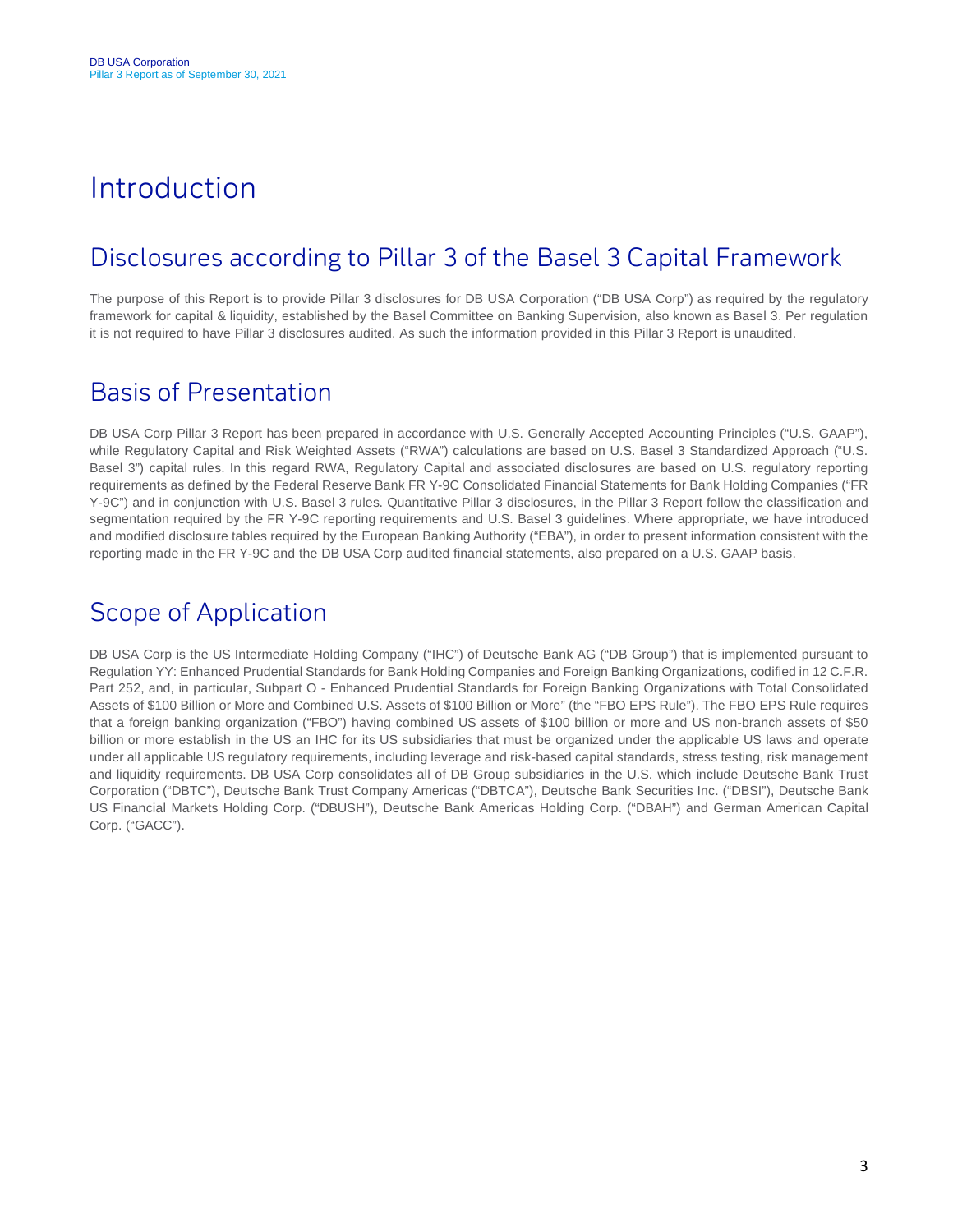# Risk and Capital Performance

## Exposures and Risk-weighted Assets

DB USA Corp RWA are calculated based on the U.S. Basel 3 Standardized Rules.

The information in the schedules below presents DB USA Corp distribution of RWA by exposure categories as reported in DB USA Corp's FR Y-9C, Schedule HC-R Regulatory Capital for the period ended September 30, 2021.

Operational Risk RWA is not applicable for banks calculating RWA under the U.S. Basel 3 Standardized Rules.

Market Risk RWA is only applicable to banks that are subject to the Market Risk Final Rule. This rule applies to US banking organizations that have significant trading activity ("Market Risk Banking Organizations"). US Market Risk Banking Organizations have aggregated trading assets and liabilities of at least \$1 billion or 10% of total assets. DB USA Corp does meet the definition of a Market Risk Banking Organization and therefore is subject to the Market Risk RWA.

#### Variance Commentary (2020Q4 to 2021Q3)

The September 2021 On-balance Sheet Exposures increased \$14.8 billion as compared with December 2020 with corresponding impact on RWA increased \$2.6 billion.

On –balance Sheet Exposures:

\$4.6 billion increase in cash and balances due from depository institutions within DBTCA is driven by a decrease in reverse repos \$5.2 billion and other liabilities \$0.3 billion, offset by a decrease in deposits of (\$0.9 billion).

This was offset by a decrease in cash held within DBSI (\$0.9 billion).

- \$8.0 billion increase in security financing transactions driven by an increase in stock borrow balances of \$1.5 billion and higher reverse repo balances of \$6.5 billion, both within in the Investment Bank due to increased client activity.
- \$1.8 billion increase in trading assets and securitization exposures driven by an increase in corporate bonds of \$1.3 billion, and US Treasuries of \$0.5 billion.
- \$1.0 billion increase in all other assets driven by fixed income related settlement balances which increased \$0.5 billion within the Investment Bank and \$0.5 billion driven by margin related balances pending settlement facing Deutsche Bank London in the Corporate Bank.

Off –balance Sheet Exposures:

- \$(1.8) billion decrease in Repo style transactions driven by changes in the counterparty split whereby there was a decrease in gross balances against Central banks (Federal Reserve, Central Bank of Chile) with 0% risk weight, and decrease in gross balances against DB affiliates (DB AG London, DB AG Frankfurt) with 20% risk weight, offset by increase in gross balances with 100% risk weight counterparties.

#### RWA:

- The \$2.6 billion increase in RWA was predominately driven by:
	- o \$0.9 billion increase from loans. \$0.6 billion driven by Corporate Bank loans with foreign banks (\$0.4 billion and 150% risk weight), and \$0.3 billion due to the Corporate Bank's Trade Finance business with corporate counterparties at 100% risk weight.
	- o \$1.2 billion increase from repo style transactions, \$0.5 billion driven by the higher securities borrowed exposures, and \$0.6 billion due to higher repo exposures.
	- o \$0.7 billion increase to Standardized Market RWA as a result of higher non-securitization debt exposures.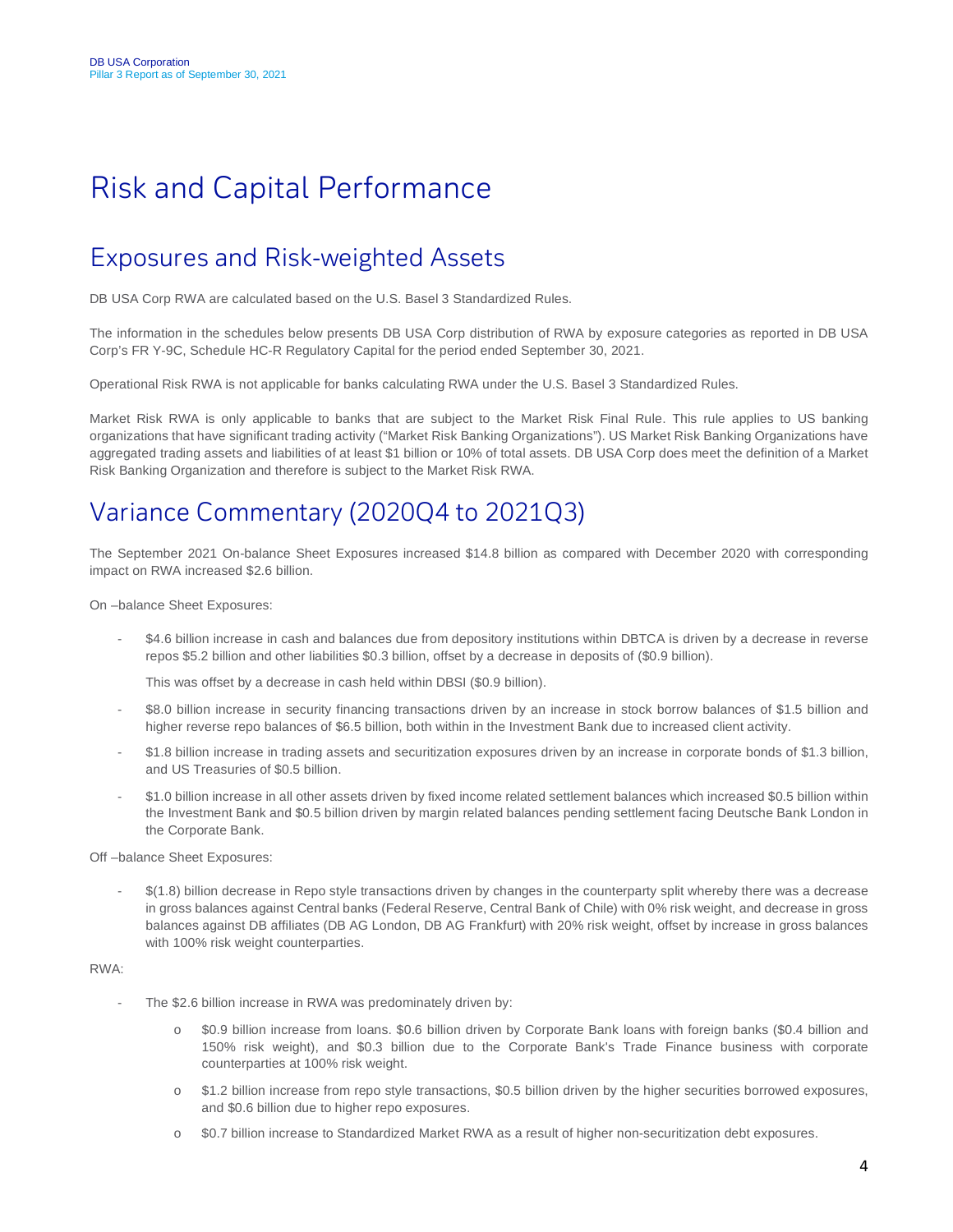#### Basel 3 Standardized Approach Exposure Amounts by Exposure Class

| in USD m.                                                  | For the period ended |           |          |
|------------------------------------------------------------|----------------------|-----------|----------|
| <b>US Basel 3 Standardized Approach</b>                    | 31-Dec-20            | 30-Sep-21 | Variance |
| On-balance Sheet Exposures                                 |                      |           |          |
| Cash and balances due from depository institutions         | 20,673               | 24,340    | 3,667    |
| Securities: Available for Sale                             | 1,365                | 1,030     | (335)    |
| Securities Purchased under agreements to Resell            | 46,932               | 54.898    | 7,966    |
| Loans: Held for Sale                                       | $\Omega$             | 0         | $\Omega$ |
| Loans: Residential mortgage exposures                      | 2,789                | 2,684     | (105)    |
| Loans: High volatility commercial real estate exposures    | $\mathbf 0$          | $\Omega$  | $\Omega$ |
| Loans: Exposures past due 90 days or more or on nonaccrual | $\mathbf 0$          | $\Omega$  | 0        |
| Loans: All other exposures                                 | 9,624                | 10,444    | 820      |
| Loans: Allowance for Loan Loss                             | (18)                 | (13)      | 5        |
| <b>Trading Assets</b>                                      | 17,741               | 19,266    | 1,525    |
| All Other Assets: All Other                                | 10,166               | 11,168    | 1,002    |
| Securitization Exposures: Trading Assets                   | 675                  | 903       | 228      |
| <b>Total On-balance Sheet Exposures</b>                    | 109,947              | 124,720   | 14,773   |
| Off-balance Sheet Exposures (credit equivalent amount)     |                      |           |          |
| Financial standby letters of credit                        | 700                  | 673       | (27)     |
| Performance standby letters of credit                      | 18                   | 34        | 16       |
| Commercial and similar letters of credit                   | 0                    | $\Omega$  | $\Omega$ |
| Repo style transactions                                    | 22,630               | 20,861    | (1,769)  |
| Unused commitments: 1 year of less                         | 25                   | 50        | 25       |
| Unused commitments: exceeding 1 year                       | 2,300                | 2,460     | 160      |
| Over-the-counter derivatives                               | 144                  | 338       | 194      |
| <b>Centrally Cleared derivatives</b>                       | 468                  | 314       | (154)    |
| <b>Unsettled Transactions</b>                              | 215                  | 216       |          |
| <b>Total Off-balance Sheet Exposures</b>                   | 26,500               | 24,946    | (1, 554) |

Figures may include rounding differences.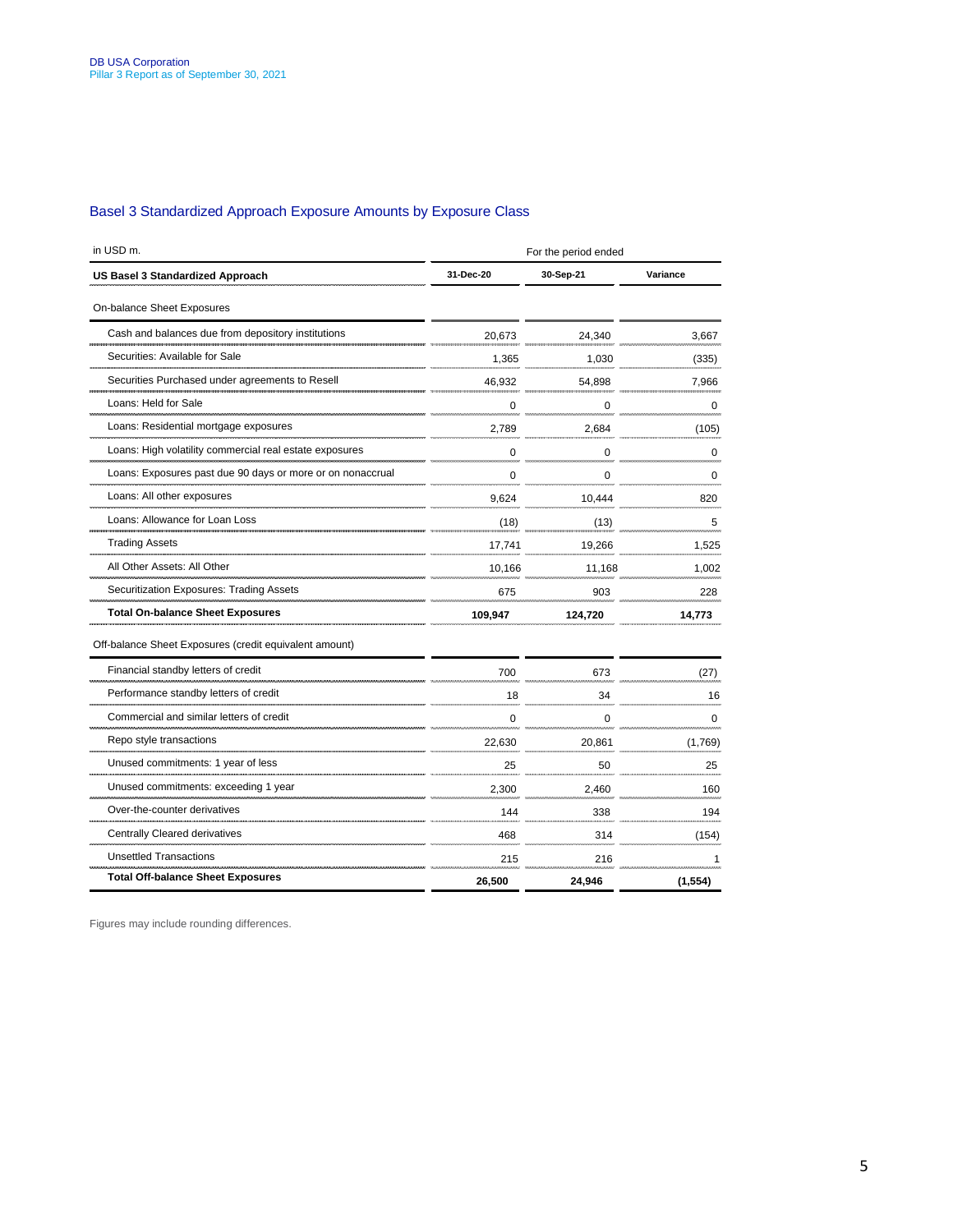#### Basel 3 Standardized Approach Risk-weighted Assets by Exposure Class

|                                                            |            | For the period ended |             |  |
|------------------------------------------------------------|------------|----------------------|-------------|--|
| in USD m.                                                  | 31-Dec-20  | 30-Sep-21            | Variance    |  |
| On-balance Sheet Exposures                                 | <b>RWA</b> | <b>RWA</b>           | <b>RWA</b>  |  |
| Cash and balances due from depository institutions         | 513        | 201                  | (312)       |  |
| Securities: Available for Sale                             | 43         | 66                   | 23          |  |
| Securities Purchased under agreements to Resell            | 0          | 0                    | $\Omega$    |  |
| Loans: Held for Sale                                       | ∩          | ŋ                    |             |  |
| Loans: Residential mortgage exposures                      | 1.451      | 1,436                | (15)        |  |
| Loans: High volatility commercial real estate exposures    | ∩          |                      |             |  |
| Loans: Exposures past due 90 days or more or on nonaccrual | 0          | 0                    | $^{\prime}$ |  |
| Loans: All other exposures                                 | 9.350      | 10.284               | 934         |  |
| Loans: Allowance for Loan Loss                             |            |                      |             |  |
| <b>Trading Assets</b>                                      | 85         | 42                   | (43)        |  |
| All Other Assets                                           | 5,590      | 5,678                | 88          |  |
| Securitization Exposures: Trading Assets                   | 123        | 42                   | (81)        |  |
| <b>Total On-balance Sheet Exposures</b>                    | 17,155     | 17,749               | 501         |  |

| Off-balance Sheet Exposures                       | <b>RWA</b> | <b>RWA</b> | <b>RWA</b> |
|---------------------------------------------------|------------|------------|------------|
| Financial standby letters of credit               | 529        | 484        | (45)       |
| Performance standby letters of credit             | 9          | 16         |            |
| Commercial and similar letters of credit          |            |            |            |
| Repo style transactions                           | 4,868      | 6,021      | 1.153      |
| Unused commitments: 1 year or less                |            | C          |            |
| Unused commitments: exceeding 1 year              | 809        | 895        | 86         |
| Over-the-counter derivatives                      | 67         | 134        | 67         |
| <b>Centrally Cleared derivatives</b>              | 9          |            | (3)        |
| <b>Unsettled Transactions</b>                     |            | 46         |            |
| <b>Total Off-balance Sheet Exposures</b>          | 6,336      | 7,611      | 790        |
| Total Risk Weighted Assets, excluding Market Risk | 23,491     | 25,360     | 1,291      |
| <b>Standardized Market Risk Weighted Assets</b>   | 12,791     | 13,472     | 681        |
| <b>Total Risk Weighted Assets</b>                 | 36,282     | 38,832     | 2,550      |
|                                                   |            |            |            |

Figures may include rounding differences.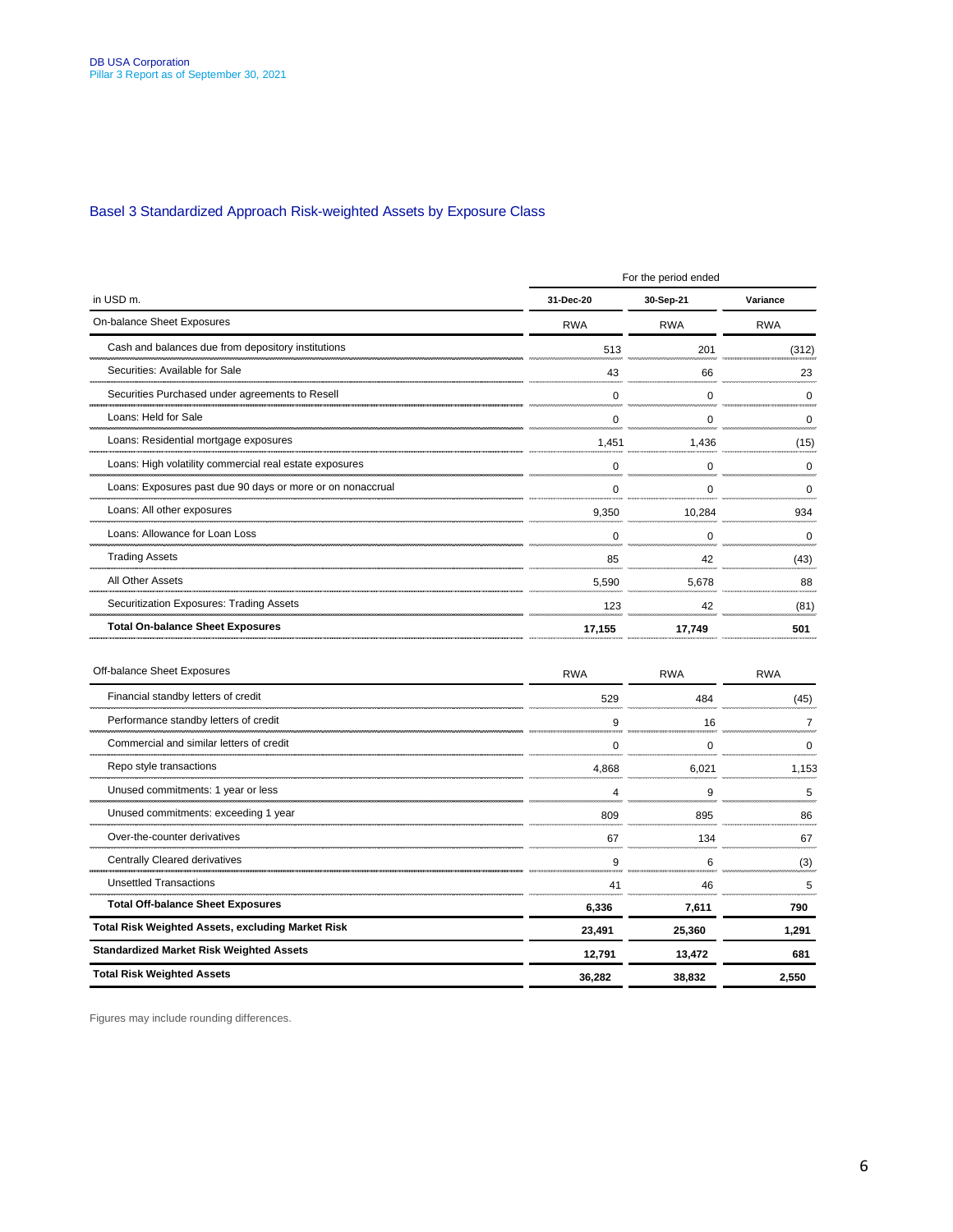## Regulatory Capital

The calculation of DB USA Corp's regulatory capital is pursuant to the U.S. Basel 3 Standardized Rules and includes applicable deductions and filters. The information in this section is based on the regulatory principles of consolidation.

Pursuant to the effective regulations on its formation date of July 1, 2016, DB USA Corp's regulatory capital comprises Tier 1 (T1) and Tier 2 (T2) capital. Tier 1 capital is subdivided into Common Equity Tier 1 (CET1) capital and Additional Tier 1 (AT1) capital.

CET1 is comprised of the common stock issued by DB USA Corp, related surplus and retained earnings. AT1 capital is comprised of Class A and Class B Preferred Stock issued by DB USA Corp; there are no Tier 2 instruments issued by DB USA Corp. The terms of the common stock within CET1 provide for the normal payment of dividends if, and when, declared.

The AT1 preferred stock is voting, non-cumulative, perpetual, has no maturity date and will not be subject to redemption at the option of DB USA Corp or the holders of the preferred stock. Additionally, the preferred stock will not be subject to any mandatory redemption, sinking fund or other similar provisions. Class B ranks pari passu with Class A shares. The preferred stock has a preference over the common stock in the event of liquidation and qualifies as Tier 1 capital in accordance with regulatory capital requirements. DB USA Corp. has outstanding Class A and Class B series preferred stock issued with fixed dividend coupon rates of 8.28% and 5.31%, respectively. This fixed rate dividend is subject to discretionary cancelation, which results in a dividend stopper in respect of common stock. The decision whether a distribution can be made is subject to the DB USA Corp Board declaring a distribution, and receiving regulatory approvals. Beginning on September 23, 2026, the preferred stock may be converted, in whole or in part, at the option of the holder thereof into shares of common stock, at the rate of one share of common stock per each share of preferred stock.

## Variance Commentary (2020Q4 to 2021Q3)

The Common Equity Tier 1 Capital Ratio for September 2021 is 26.74%, down 97bps from December 2020. This is largely attributable to the lower CET1 capital balance down \$0.7 billion as a result of a \$1 billion repayment of the class B preferred stock during Q3, offset by an increase in Retained Earnings due to the Net Income during the year of \$0.6 billion less dividends paid of \$0.3 billion.